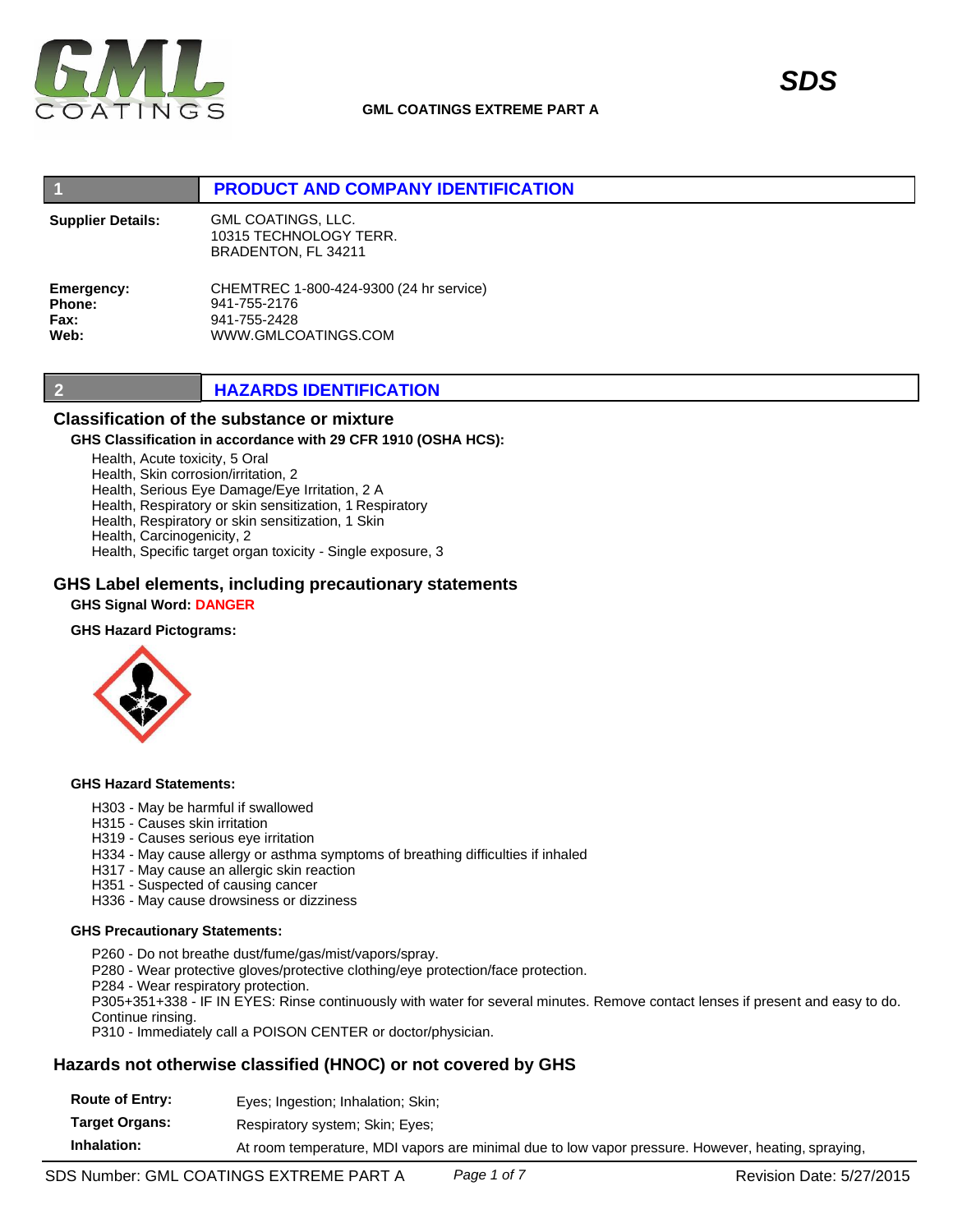

|                      | foaming, or otherwise mechanically dispersing (drumming, venting or pumping) operations may generate<br>vapor or aerosol concentrations sufficient to cause irritation or other adverse effects. Excessive exposure<br>may cause irritation of the eyes, upper respiratory tract and lungs. Severe overexposure may lead to<br>pulmonary edema. May cause respiratory sensitization with asthma-like symptoms in susceptible individuals.<br>MDI concentrations below the exposure guidelines may cause allergic respiratory reactions in individuals<br>already sensitized. Symptoms may include coughing, dryness of throat, headache, nausea, difficult breathing<br>and a feeling of tightness in the chest. Effects may be delayed. Impaired lung function (decreased ventilator<br>capacity) has been associated with overexposure to isocyanates<br>Chronic: As a result of previous repeated overexposures or a single large dose, certain individuals develop<br>isocyanate sensitization (chemical asthma) or tissue injury in the upper respiratory tract. Animal tests indicate<br>skin contact alone may also lead to allergic respiratory reaction. These effects may be permanent. Any<br>person developing asthmatic reaction or other sensitization should be removed from further exposure. |
|----------------------|---------------------------------------------------------------------------------------------------------------------------------------------------------------------------------------------------------------------------------------------------------------------------------------------------------------------------------------------------------------------------------------------------------------------------------------------------------------------------------------------------------------------------------------------------------------------------------------------------------------------------------------------------------------------------------------------------------------------------------------------------------------------------------------------------------------------------------------------------------------------------------------------------------------------------------------------------------------------------------------------------------------------------------------------------------------------------------------------------------------------------------------------------------------------------------------------------------------------------------------------------------------------------------------------------------------|
| <b>Skin Contact:</b> | Isocyanates react with skin protein and moisture and can cause irritation which may include the following<br>symptoms: reddening, swelling, rash, scaling or blistering. Cured material is difficult to remove. Prolonged or<br>repeated exposure can cause skin irritation, reddening, dermatitis, and in some individuals, sensitization.<br>Skin contact may result in allergic skin reactions or respiratory sensitization, but is not expected to result in<br>absorption of amounts sufficient to cause other adverse effects. May stain skin.                                                                                                                                                                                                                                                                                                                                                                                                                                                                                                                                                                                                                                                                                                                                                          |
| <b>Eve Contact:</b>  | As a liquid or dust, may cause irritation, inflammation, and/or damage to sensitive eye tissue. Symptoms<br>include watering or discomfort of the eyes. Corneal injury is unlikely.                                                                                                                                                                                                                                                                                                                                                                                                                                                                                                                                                                                                                                                                                                                                                                                                                                                                                                                                                                                                                                                                                                                           |

## **3 COMPOSITION/INFORMATION ON INGREDIENTS**

### **Ingredients:**

| Cas#          | %                             | Chemical Name                                                                        |
|---------------|-------------------------------|--------------------------------------------------------------------------------------|
| 101-68-8<br>0 | $~<$ 20%<br>$<10\%$<br>60-90% | 4,4'-Methylenediphenyl diisocyanate<br>MDI Prepolymer, trade secret<br>Non-Hazardous |

### **4 FIRST AID MEASURES Inhalation: Skin Contact: Eye Contact: Ingestion:** Remove to fresh air. If not breathing, give artificial respiration. If breathing is difficult, oxygen should be administered by qualified personnel. Call a physician or transport to a medical facility immediately. Wash off in flowing warm water or shower with soap. For severe exposure, get under safety shower after removing clothing, then seek medical attention. Remove and wash contaminated clothing and discard contaminated shoes. If redness, itching or a burning sensation develops or persists after the area is washed, consult a physician. Flush with large amounts of lukewarm water for 15 minutes holding eyelids open. Materials containing MDI may react with the moisture in the eye forming a thick material that is difficult to remove. Get immediate medical attention. DO NOT INDUCE VOMITING. Give 1 to 2 cups of milk or water to drink. Never give anything by mouth to an unconscious person. Seek medical attention.

# **5 FIRE FIGHTING MEASURES**

| OSHA - none; DOT - none               |
|---------------------------------------|
| $>230^\circ$ F                        |
| Pensky-Martens closed cup (ASTM D-93) |
| N/A                                   |
| <b>NDA</b>                            |
| N/A                                   |
| N/A                                   |
|                                       |

Use dry chemical, foam, carbon dioxide, or halogenated agents. If water is used, use very large quantities. The reaction between water and hot isocyanate may be vigorous. If possible, contain fire run-off water.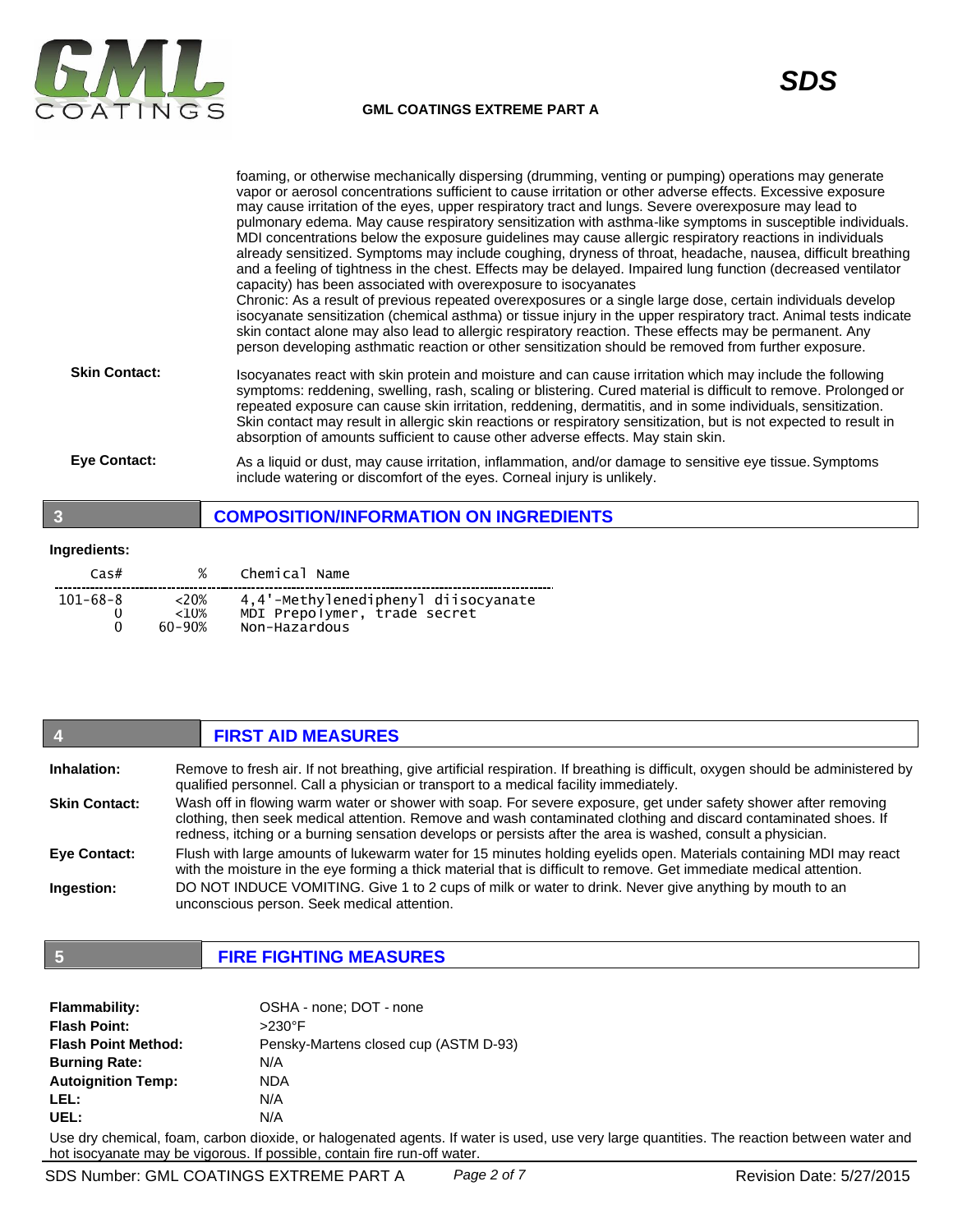

Protective Equipment: Wear positive-pressure self-contained breathing apparatus with full face mask and full protective clothing. Unusual Hazards: At temperatures greater than 400°F, polymeric MDI can polymerize and decompose which will cause pressure build-up in closed containers. Explosive rupture is possible. Water contamination will produce carbon dioxide. Do not reseal contaminated containers as pressure buildup may rupture the containers. Downwind personnel must be evacuated. Fire Degradation Products: Isocyanate vapor and mist, carbon dioxide, carbon monoxide, nitrogen oxides and traces of hydrogen cyanide.

# **6 ACCIDENTAL RELEASE MEASURES**

Spill: Evacuate spill area. With adequate ventilation and appropriate personal protective equipment, cover the area with an inert absorbent material such as clay or vermiculite and transfer to metal waste containers. Move container to a well ventilated area (outside), but do not seal the container with the isocyanate mixture. Larger quantities of liquid may be transferred directly to drums for disposal. Decontaminate or discard all clean-up equipment. Prevent entry of material into water systems. *NOTE:* ISOCYANATES WILL REACT WITH WATER AND GENERATE CARBON DIOXIDE. THIS COULD RESULT IN THE RUPTURE OF ANY CLOSED CONTAINERS.

Clean up: The area should then be flushed with a decontamination solution. The decontamination solution is a 5-10% mixture of sodium carbonate and 0.5% liquid detergent in water solution or a 3-8% concentrated ammonium hydroxide and 0.5% liquid detergent in water. Use 10 parts decontamination solution to 1 part spilled material. If the ammonium hydroxide solution is used, ammonia will be evolved as a vapor. Use caution to avoid exposure to high concentrations of ammonia. Allow to stand for 48 hours letting evolved carbon dioxide to escape.

|                              | <b>HANDLING AND STORAGE</b>                                                                                                                                                                                                                                                                                                                                                                                                                                                                                                                                                                                                                                                                                                                                                                                                                                                                                                                                                                                                                                                                                             |
|------------------------------|-------------------------------------------------------------------------------------------------------------------------------------------------------------------------------------------------------------------------------------------------------------------------------------------------------------------------------------------------------------------------------------------------------------------------------------------------------------------------------------------------------------------------------------------------------------------------------------------------------------------------------------------------------------------------------------------------------------------------------------------------------------------------------------------------------------------------------------------------------------------------------------------------------------------------------------------------------------------------------------------------------------------------------------------------------------------------------------------------------------------------|
| <b>Handling Precautions:</b> | Handling: Use personal protective equipment when transferring material to or from drums, totes or other<br>containers. The reaction of polyols and isocyanates generates heat. Contact of the reacting materials<br>with skin or eyes can cause irritiation and may be difficult to remove from the affected areas.<br>Immediately wash affected areas with plenty of water and seek medical attention. In addition, such<br>contact increases the risk of exposure to isocyanate vapors. Do not smoke or use naked lights, open<br>flames, space heaters, or other ignition sources near pouring, frothing or spraying operations.<br>Special Emphasis for Spray Applications: Inspect the application area from the potential to expose other<br>persons or for overspray to drift onto buildings, vehicles or other property. When spraying building<br>exteriors, persons entering or exiting the building as well as those inside could be exposed to<br>polyisocyanates due to wind conditions, open windows or air intakes. Do not begin application work until<br>these potential problems have been corrected. |
| <b>Storage Requirements:</b> | Storage: When stored between 15° and 30°C (60° and 85°F) in sealed containers, typical shelf life is 6<br>months or more from the date of manufacture. Consult technical data sheet for shelf life requirements<br>affecting performance quality. Should freezing occur, the material must be thawed thoroughly and mixed<br>until uniform. Opened containers must be handled properly to prevent moisture pickup. Do not expose<br>to high heat (>400°F) or container may become pressurized and rupture.                                                                                                                                                                                                                                                                                                                                                                                                                                                                                                                                                                                                              |
|                              | <b>EXPOSURE CONTROLS/PERSONAL PROTECTION</b>                                                                                                                                                                                                                                                                                                                                                                                                                                                                                                                                                                                                                                                                                                                                                                                                                                                                                                                                                                                                                                                                            |

| <b>Engineering Controls:</b>             | MDI has a low vapor pressure at room temperature. Monitoring is required to determine engineering<br>controls. Uses requiring heating and/or spraying may require more agressive engineering controls or<br>PPE.                                                                                                                                                                                                                                                  |
|------------------------------------------|-------------------------------------------------------------------------------------------------------------------------------------------------------------------------------------------------------------------------------------------------------------------------------------------------------------------------------------------------------------------------------------------------------------------------------------------------------------------|
| <b>Personal Protective</b><br>Equipment: | HMIS PP, K   Full Face Respirator, Gloves, Full Suit, Boots                                                                                                                                                                                                                                                                                                                                                                                                       |
|                                          | Personal protective equipment                                                                                                                                                                                                                                                                                                                                                                                                                                     |
|                                          | Respiratory protection: Where risk assessment shows air-purifying respirators are appropriate use a<br>full-face particle respirator type N100 (US) or type P3 (EN 143) respirator cartridges as a backup to<br>engineering controls. If the respirator is the sole means of protection, use a full-face supplied air<br>respirator. Use respirators and components tested and approved under appropriate government<br>standards such as NIOSH (US) or CEN (EU). |

Hand protection: Handle with gloves. Gloves must be inspected prior to use. Use proper glove removal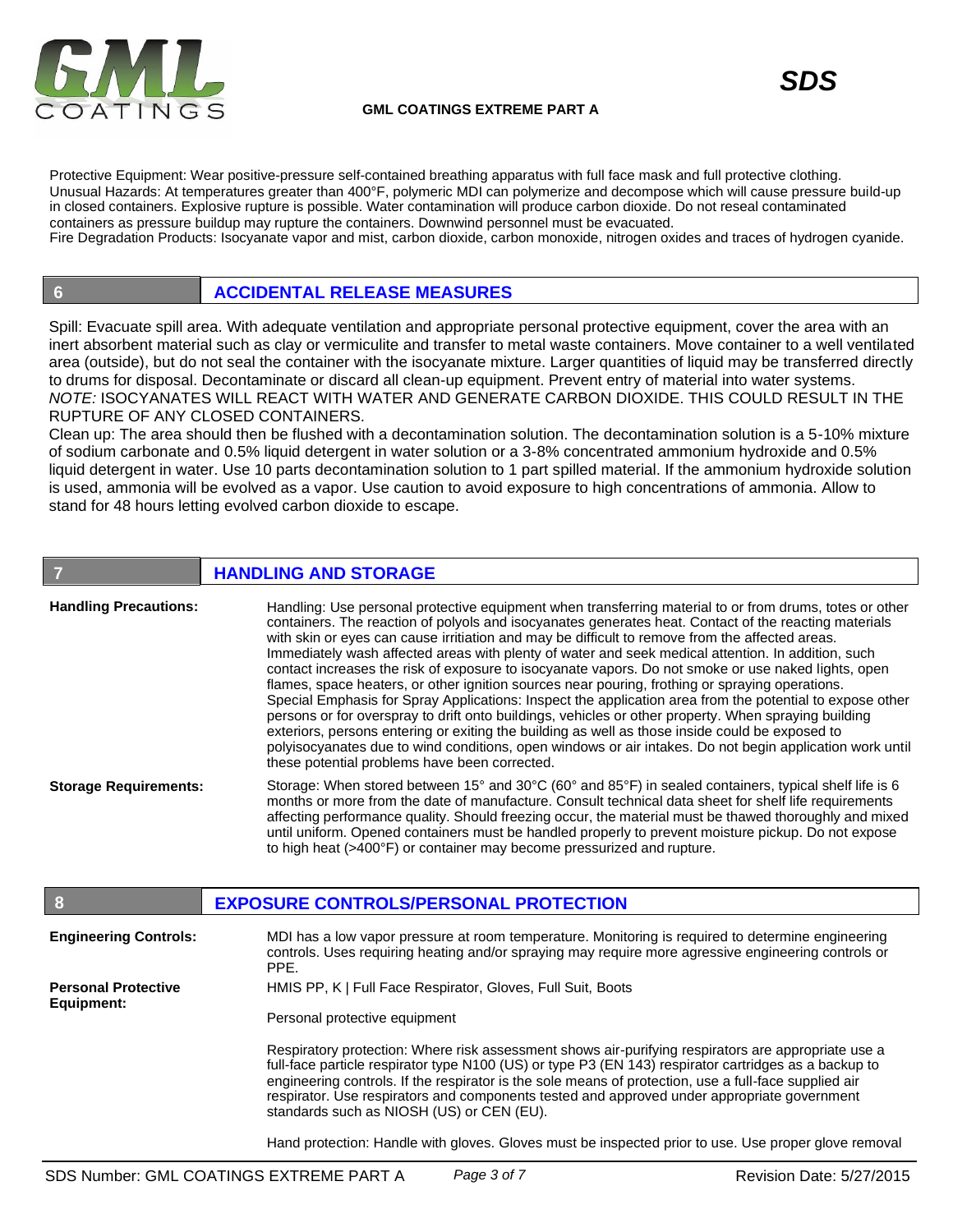

### **GML COATINGS EXTREME PART A**

technique (without touching gloves outer surface) to avoid skin contact with this product. Dispose of contaminated gloves after use in accordance with applicable laws and good laboratory practices. Wash and dry hands.

Eye protection: Face shield and safety glasses Use equipment for eye protection tested and approved under appropriate government standards such as NIOSH (US) or EN 166(EU).

Skin and body protection: Complete suit protecting against chemicals, The type of protective equipment must be selected according to the concentration and amount of the dangerous substance at the specific workplace.

Hygiene measures: Avoid contact with skin, eyes and clothing. Wash hands before breaks and immediately after handling the product.

### 4,4'-Methylenediphenyl diisocyanate (101-68-8)

Components with workplace control parameters

| TWA           | $0.0050$ ppm<br>Respiratory sensitization                           | USA. ACGIH Threshold Limit Values (TLV)                                                                                                                                                    |
|---------------|---------------------------------------------------------------------|--------------------------------------------------------------------------------------------------------------------------------------------------------------------------------------------|
| C             | $0.02$ ppm<br>$0.2 \text{ mg/m}$ 3                                  | USA, OSHA - TABLE Z-1 Limits for Air Contaminants -<br>1910.1000                                                                                                                           |
| C<br>samples. | $0.02$ ppm<br>$0.2 \text{ mg/m}$ 3                                  | USA. Occupational Exposure Limits (OSHA) - Table Z-1<br><b>Limits for Air Contaminants</b><br>The value in mg/m3 is approximate. Ceiling limit is to be determined from breathing-zone air |
| <b>TWA</b>    | $0.0050$ ppm<br>$0.05 \,\mathrm{mq/m}$ 3<br>10 minute ceiling value | USA. NIOSH Recommended Exposure Limits                                                                                                                                                     |
| C             | $0.2$ ppm<br>$0.2 \text{ mg/m}$ 3                                   | USA. NIOSH Recommended Exposure Limits                                                                                                                                                     |

**9 PHYSICAL AND CHEMICAL PROPERTIES Appearance:** Non-pigmented liquid. **Physical State: Odor Threshold: Spec Grav./Density: Viscosity: Boiling Point: Flammability:**  Liquid No data available 1.117 @ 25°C 839 cps @ 25°C N/A None **Odor: Molecular Formula: Solubility: Percent Volatile: Freezing/Melting Pt.: Flash Point:** weak aromatic N/A  $\Omega$ Not available 392°F

**Partition Coefficient: Vapor Pressure: pH: Evap. Rate: Decomp Temp:**

10 minute ceiling value

No data available No data available N/A <1 No data available

**Vapor Density: Auto-Ignition Temp: UFL/LFL:**

Not soluble in water; REACTS. Soluble in >1 NDA No data available

## **10 STABILITY AND REACTIVITY**

**Chemical Stability:** Stability: Polyisocyanates are highly reactive chemicals and should be handled and stored in a way to avoid exposure to many common substances, including water and moisture. Material is stable when stored in sealed containers under normal conditions. Avoid extended exposure over 110°F (45°C).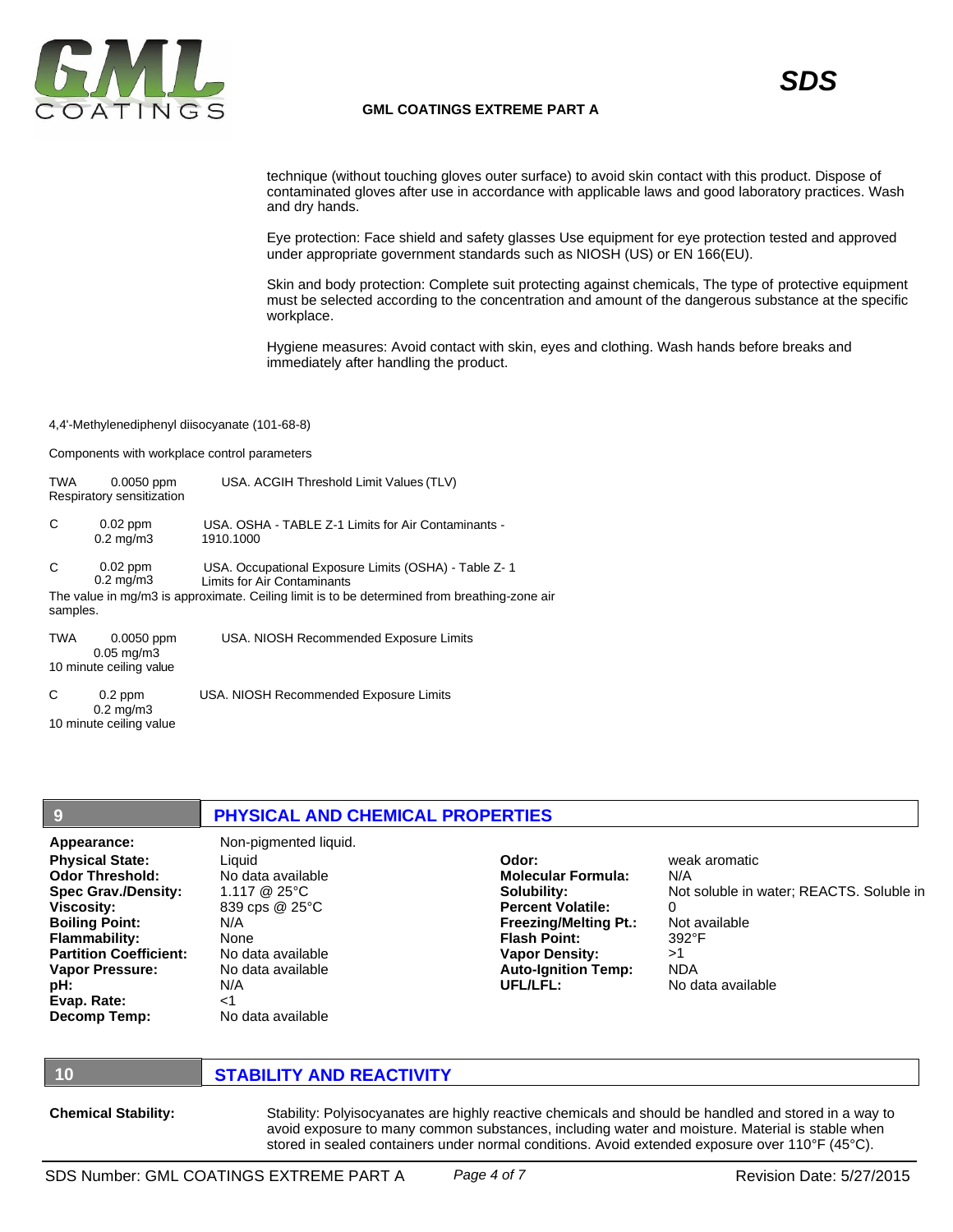

### **GML COATINGS EXTREME PART A**

Reactivity: Reacts with water, acids, bases, alcohols, metal compounds. The reaction with water is very



**Conditions to Avoid: Materials to Avoid: Hazardous Decomposition: Hazardous Polymerization:** slow under 120°F (50°C), but is accelerated at higher temperatures and in the presence of alkalis, tertiary amines and metal compounds. Some reactions can be vigorous or even violent. Moisture and/or water. High temperatures, sparks, flame and extended exposure over 110°F (45°C). Water; amines; strong bases; alcohols. Will some corrosion to copper alloys and aluminum. Carbon monoxide, oxides of nitrogen, traces of HCN, MDI vapors, or aerosols. Excess gas may rupture containers. May occur with incompatible reactants especially strong bases, water or temperatures over 320°F. Possible evolution of carbon dioxide gas from overheating or exposure to contaminants may rupture closed containers.

# **11 TOXICOLOGICAL INFORMATION**

4,4'-Methylenediphenyl diisocyanate (101-68-8)

Information on toxicological effects

Acute toxicity: Oral LD50 LD50 Oral - rat - 4,700 mg/kg Inhalation LC50 Dermal LD50 no data available Other information on acute toxicity

Skin corrosion/irritation: Serious eye damage/eye irritation:

Eyes - rabbit - Moderate eye irritation

Respiratory or skin sensitization: no data available

May cause allergic respiratory and skin reactions

Germ cell mutagenicity: Laboratory experiments have shown mutagenic effects.

Genotoxicity in vitro - Human - lymphocyte Sister chromatid exchange Genotoxicity in vivo - rat - Inhalation DNA damage

Carcinogenicity:

This product is or contains a component that is not classifiable as to its carcinogenicity based on its IARC, ACGIH, NTP, or EPA classification.

Limited evidence of carcinogenicity in animal studies

IARC: 3 - Group 3: Not classifiable as to its carcinogenicity to humans (Diphenylmethane-4,4- diisocyanate)

ACGIH: No component of this product present at levels greater than or equal to 0.1% is identified as a carcinogen or potential carcinogen by ACGIH.

NTP: No component of this product present at levels greater than or equal to 0.1% is identified as a known or anticipated carcinogen by NTP.

OSHA: No component of this product present at levels greater than or equal to 0.1% is identified as a carcinogen or potential carcinogen by OSHA.

Reproductive toxicity: Reproductive toxicity - rat - Inhalation:

Maternal Effects: Other effects. Specific Developmental Abnormalities: Musculoskeletal system.

no data available

Teratogenicity: no data available

Specific target organ toxicity - single exposure (Globally Harmonized System): May cause respiratory irritation.

Specific target organ toxicity - repeated exposure (Globally Harmonized System): no data available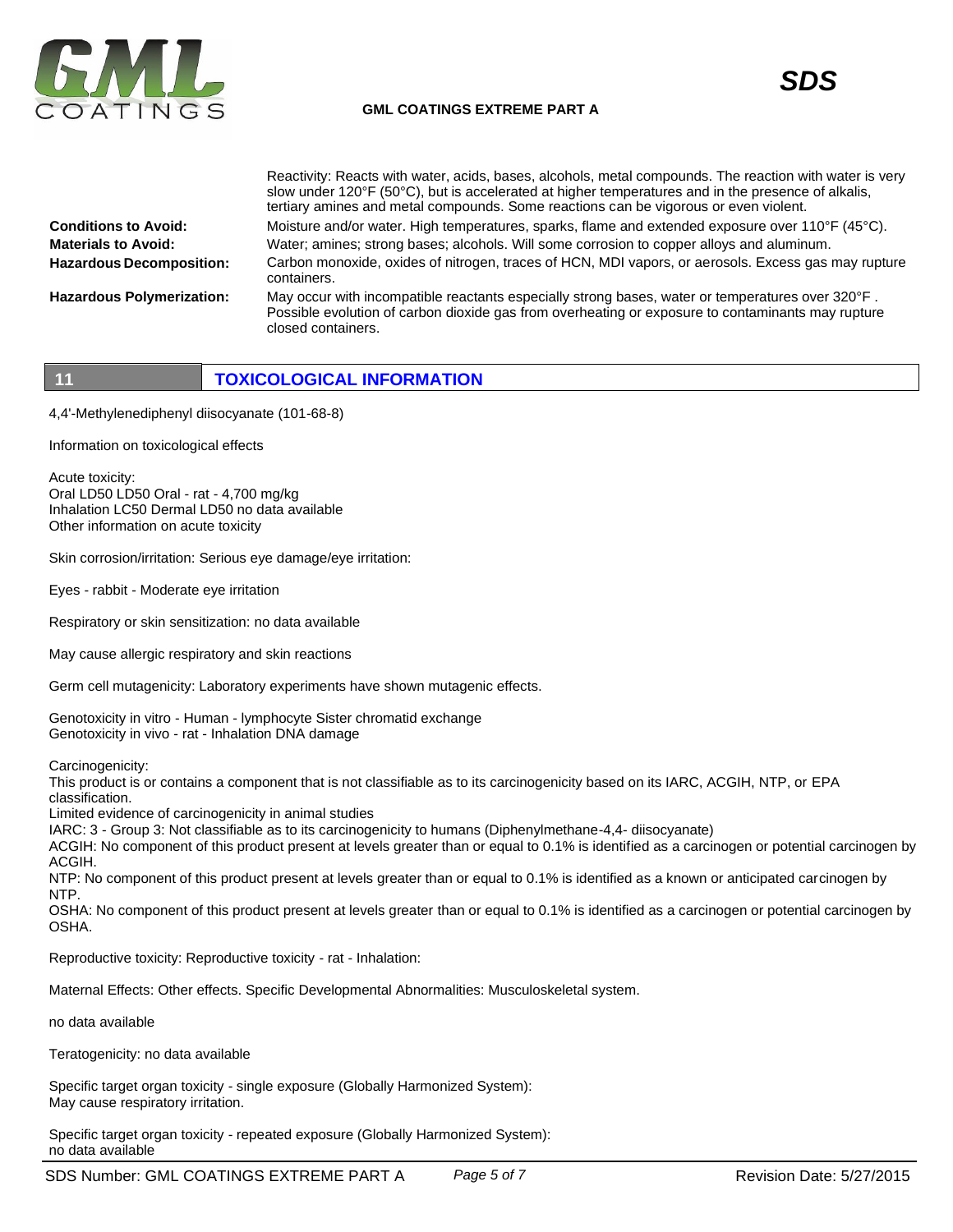

Aspiration hazard: no data available

Potential health effects: Inhalation May be fatal if inhaled. Causes respiratory tract irritation. Ingestion May be harmful if swallowed. Skin May be harmful if absorbed through skin. Causes skin irritation. Eyes Causes eye irritation.

Signs and Symptoms of Exposure: Cough, Shortness of breath, Headache, Nausea, Vomiting, Pulmonary edema. Effects may be delayed.

Synergistic effects: no data available

Additional Information:

RTECS: NQ9350000

MDI and polymeric MDI are not listed by NTP, IARC or regulated by OSHA as carcinogens.

Lung tumors have been observed in laboratory animals exposed to aerosol droplets of MDI/polymeric MDI (6mg/m<sup>3</sup>) for their lifetime. Tumors occured concurrently with respiratory irritation and lung injury. Concurrent exposure guidelines are expected to protect against these effects.

Other chemicals in this product that are listed by NTP, IARC or regulated by OSHA as carcinogens: None



**12 ECOLOGICAL INFORMATION** 

4,4'-Methylenediphenyl diisocyanate (101-68-8)

Information on ecological effects

Toxicity:

Toxicity to daphnia EC50 - Daphnia magna (Water flea) - 0.35 mg/l - 24 h. and other aquatic invertebrates

Persistence and degradability: no data available

Bioaccumulative potential: no data available

Mobility in soil: no data available

PBT and vPvB assessment: no data available

Other adverse effects: Do not empty into drains.

no data available

# **13 DISPOSAL CONSIDERATIONS**

Dispose of in accordance with local regulations. Disposal: Any disposal practice must be in compliance with all federal, state and local laws and regulations. Chemical additions, processing or otherwise altering this material may make the waste management information presented in this MSDS incomplete, inaccurate or otherwise inappropriate. Waste characterization and disposal compliance are the responsibility solely of the party generating the waste or deciding to discard or dispose of the material. Do not allow material to enter sewers, a body of water, or contact the ground. Refer to RCRA 40 CFR 261, and/or any other appropriate federal, state or local requirements for proper classification information.